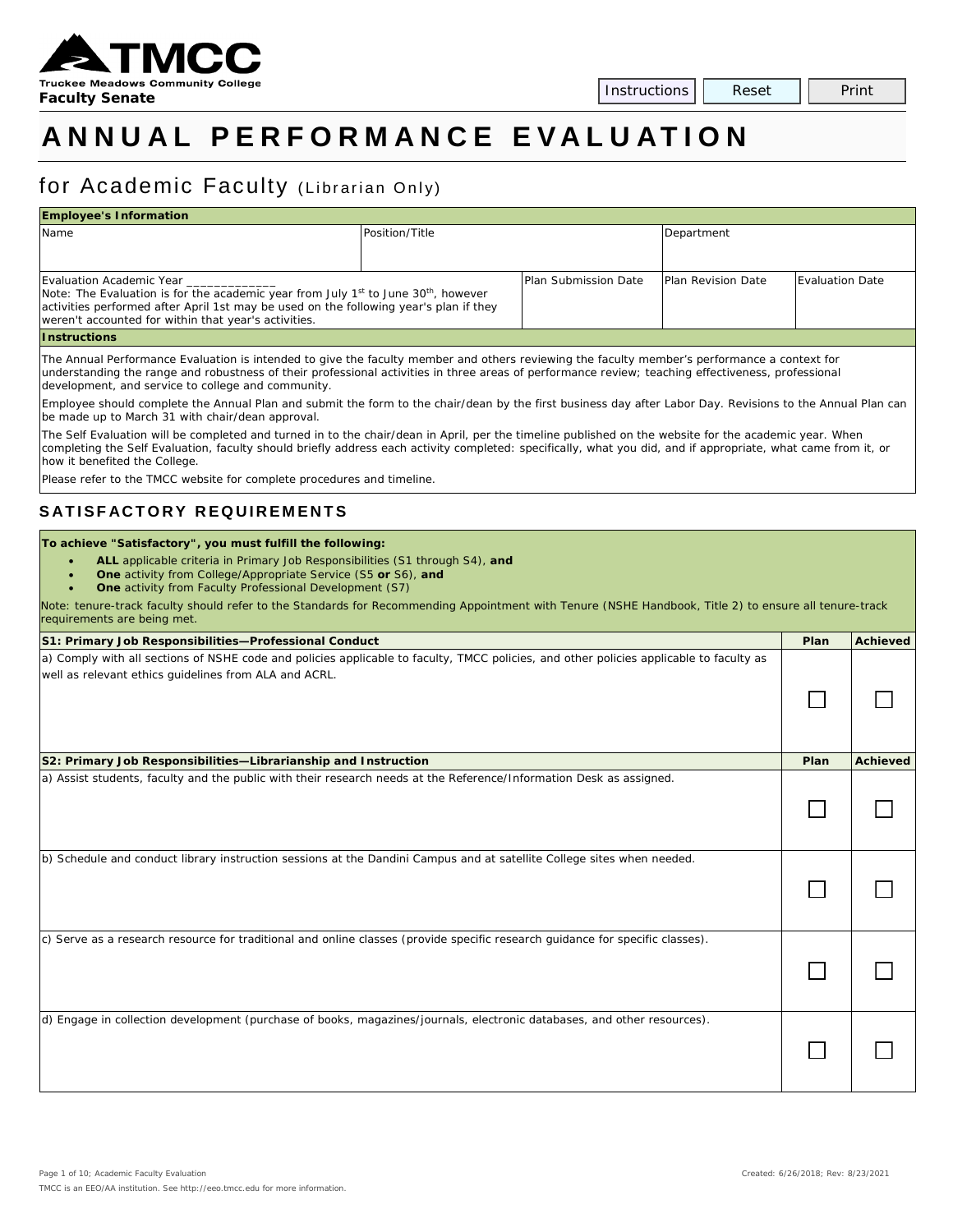| S2: Primary Job Responsibilities-Librarianship and Instruction (cont'd)                                                                                                                                                                                                                            | Plan | <b>Achieved</b> |
|----------------------------------------------------------------------------------------------------------------------------------------------------------------------------------------------------------------------------------------------------------------------------------------------------|------|-----------------|
| e) Develop and maintain a working knowledge of the library catalog (and related software as needed) and of purchased databases<br>and electronic resources.                                                                                                                                        |      |                 |
|                                                                                                                                                                                                                                                                                                    |      |                 |
| f) Edit/update existing library assignments and handouts.                                                                                                                                                                                                                                          |      |                 |
|                                                                                                                                                                                                                                                                                                    |      |                 |
| g) Create, edit/update existing library research guides in all formats.                                                                                                                                                                                                                            |      |                 |
| h) Work effectively with library staff.                                                                                                                                                                                                                                                            |      |                 |
| i) Faculty teaching online classes will adhere to the TMCC Faculty Standards for Online Instruction.                                                                                                                                                                                               |      |                 |
|                                                                                                                                                                                                                                                                                                    |      |                 |
| S3: Primary Job Responsibilities-Department/Division Duties                                                                                                                                                                                                                                        | Plan | <b>Achieved</b> |
| a) Attend department, division, and institutional meetings.                                                                                                                                                                                                                                        |      |                 |
| b) Respond to chair/dean/director requests in a timely manner.                                                                                                                                                                                                                                     |      |                 |
| S4: Primary Job Responsibilities-Annual Plan                                                                                                                                                                                                                                                       | Plan | <b>Achieved</b> |
| a) Submit detailed Annual Plan and Self-Evaluation in a timely manner or as requested by administration.                                                                                                                                                                                           |      |                 |
| S5: College/Appropriate Community Service-College Service (choose one activity)                                                                                                                                                                                                                    | Plan | <b>Achieved</b> |
| a) Actively participate on one of the following:<br>College standing committee<br>Senate standing committee<br>$\bullet$<br>Another college committee, created by administration or the Faculty Senate<br>$\bullet$<br>Faculty screening committee<br>٠<br>Program advisory committee<br>$\bullet$ |      |                 |
| b) Perform other activities as agreed upon with the chair/dean/director.                                                                                                                                                                                                                           |      |                 |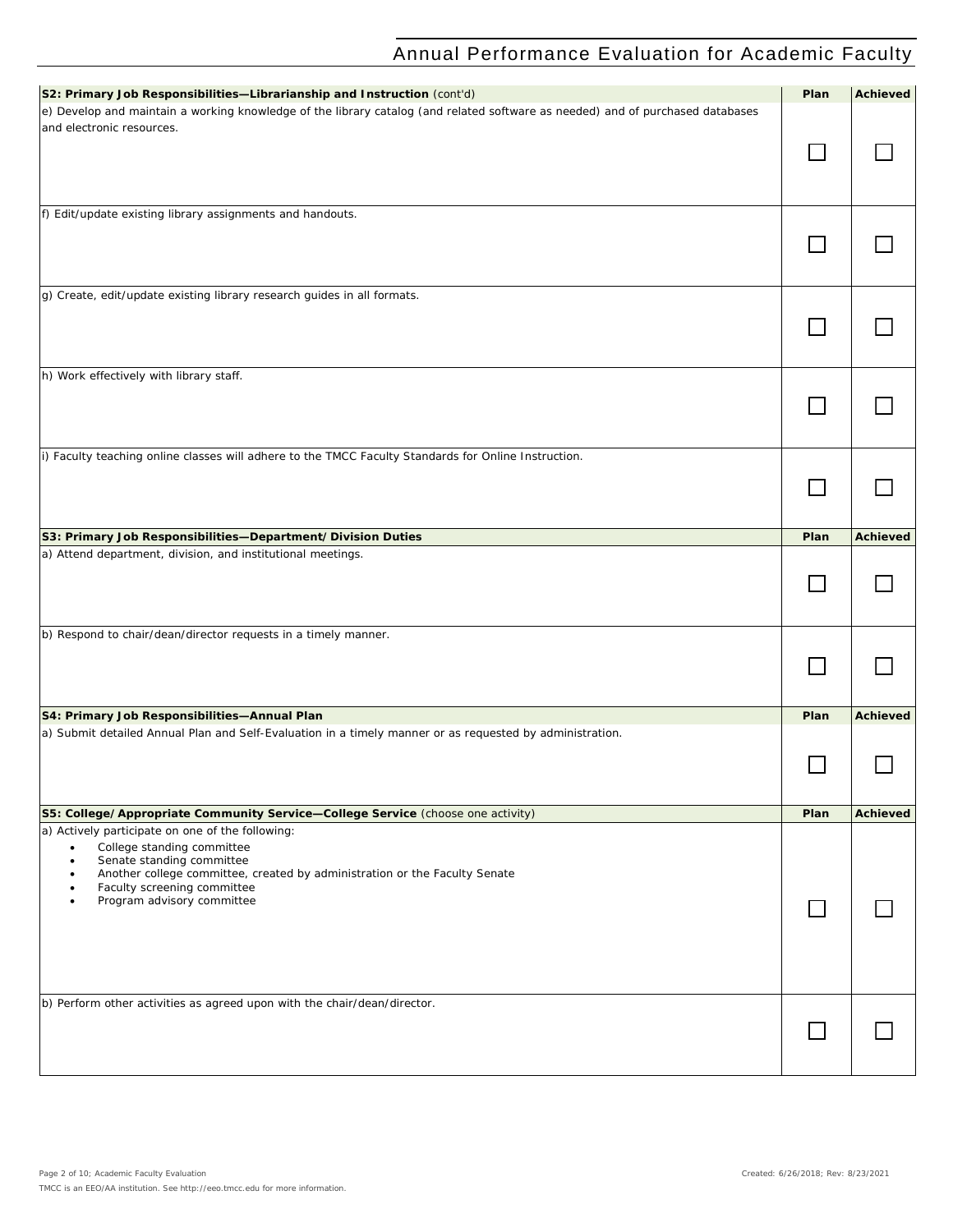| S6: College/Appropriate Community Service-Appropriate Community Service                                                                                | Plan | Achieved        |
|--------------------------------------------------------------------------------------------------------------------------------------------------------|------|-----------------|
| a) Participate in any relevant community organization, volunteer work or other community activity, such as community outreach.                         |      |                 |
| <b>S7: Faculty Professional Development—In-Service Training (choose one activity)</b>                                                                  | Plan | <b>Achieved</b> |
| a) Participate in two TMCC professional development sessions throughout the year, including during Professional Development Days<br>(name them below). |      |                 |
| b) Participate in required training sessions (e.g., sexual harassment, active shooter training, etc.; name them below).                                |      |                 |

### **C OMMENDABLE/EXCELLENT REQUIREMENTS**

**To receive Commendable or Excellent, you must fulfill ALL Satisfactory requirements. The Faculty member will determine the Commendable and Excellent activities that will be used/performed for the Annual Plan and Self-Evaluation. Please refer to the TMCC website for information about the use of the Activity Multiplier.**

**The following point distribution shall be followed:**

- **Commendable 1:** 5 points from C/E1–C/E3; a minimum of 2 points shall come from C/E1
- **Commendable 2:** 8 points from C/E1–C/E3; a minimum of 3 points shall come from C/E1
- **Excellent 1:** 12 points from C/E1–C/E3; a minimum of 6 points shall come from C/E1 and also include activities from both C/E2 and C/E3.
- **Excellent 2:** 18 points from C/E1–C/E3; a minimum of 8 points shall come from C/E1 and also include activities from both C/E2 and C/E3.

| C/E1: Primary Job Responsibilities                                                           | Planned<br>Activity | Activity<br>Value | <b>Activity</b><br>Multiplier | <b>Total Points</b><br>Value x<br>Multiplier)<br>(Activity |
|----------------------------------------------------------------------------------------------|---------------------|-------------------|-------------------------------|------------------------------------------------------------|
| a) Develop the library collection with instructor input.                                     |                     | 2.0               |                               |                                                            |
| b) Develop a library assignment in collaboration with teaching faculty.                      |                     | 2.0               |                               |                                                            |
| c) Create or update library Canvas pages.                                                    |                     | 2.0               |                               |                                                            |
| d) Work with teaching faculty to integrate library resources into class Canvas or web pages. |                     | 3.0               |                               |                                                            |
| e) Create a library department or library service training manual.                           |                     | 3.0               |                               |                                                            |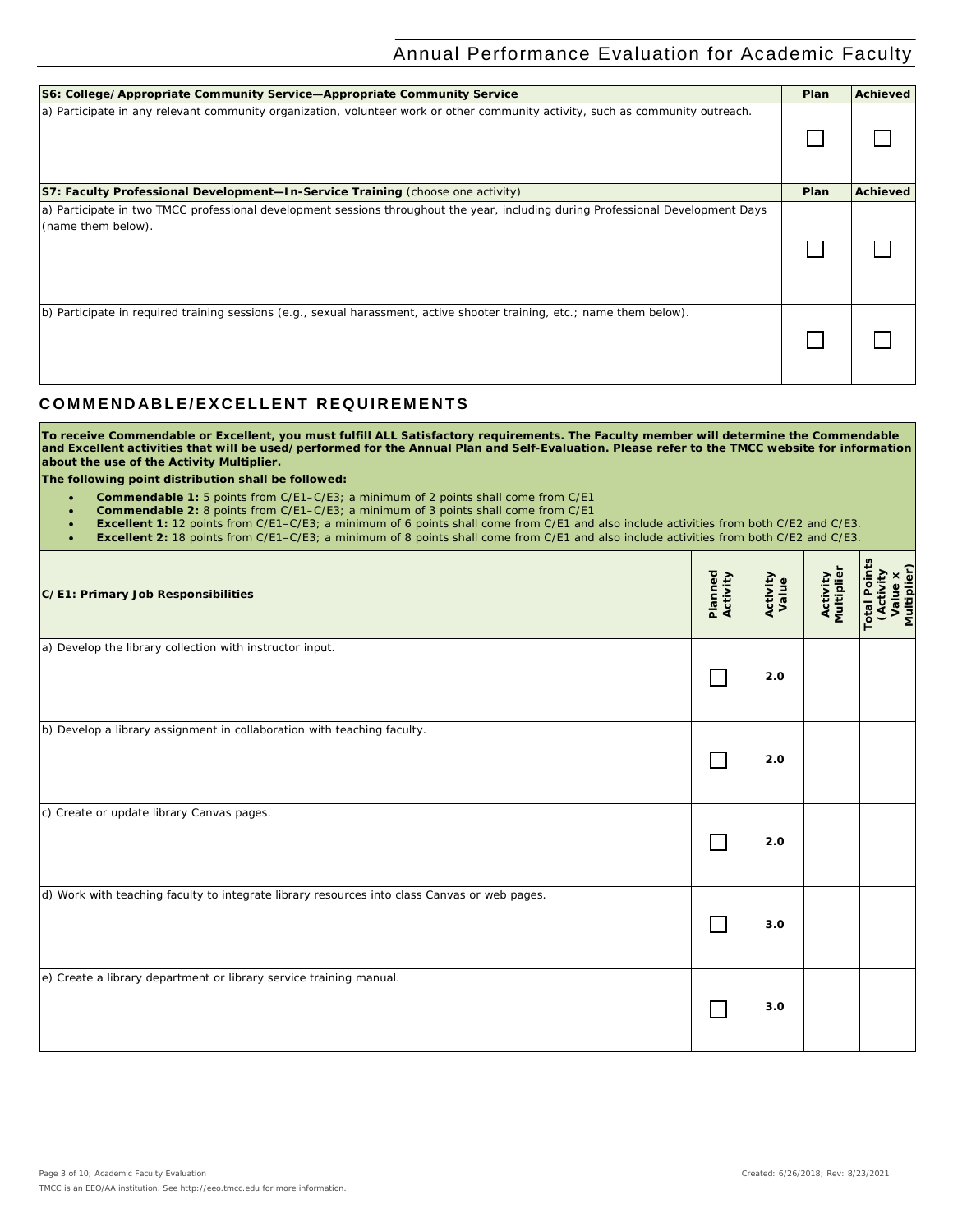| C/E1: Primary Job Responsibilities (continued)                                                               | Planned<br>Activity | Activity<br>Value | Activity<br>Multiplier | <b>Total Points</b><br>(Activity<br>Value x<br>Multiplier) |
|--------------------------------------------------------------------------------------------------------------|---------------------|-------------------|------------------------|------------------------------------------------------------|
| f) Develop/update library policies.                                                                          | $\Box$              | 2.5               |                        |                                                            |
| g) Develop and teach/present a library workshop for Professional Development Days or other college function. | $\Box$              | 2.5               |                        |                                                            |
| h) Observe other faculty teach a class.                                                                      | П                   | 1.0               |                        |                                                            |
| i) Coordinate an activity on behalf of the department.                                                       | $\Box$              | 2.5               |                        |                                                            |
| j) Supervise student workers.                                                                                |                     | 1.0               |                        |                                                            |
| k) Give a presentation in other than a taught class.                                                         |                     | 1.0               |                        |                                                            |
| I) Assist with developing departmental goals and/or website updates.                                         | $\mathbf{I}$        | 2.0               |                        |                                                            |
| m) Advise or coordinate student activities such as clubs or extracurricular activities.                      |                     | $3.0\,$           |                        |                                                            |
| n) Write and submit a grant proposal.                                                                        | $\Box$              | 2.0               |                        |                                                            |
| o) Mentor a part-time faculty or full-time tenure track faculty member.                                      | $\Box$              | 2.0               |                        |                                                            |
| p) Participate in NSHE system activities.                                                                    | $\Box$              | 1.5               |                        |                                                            |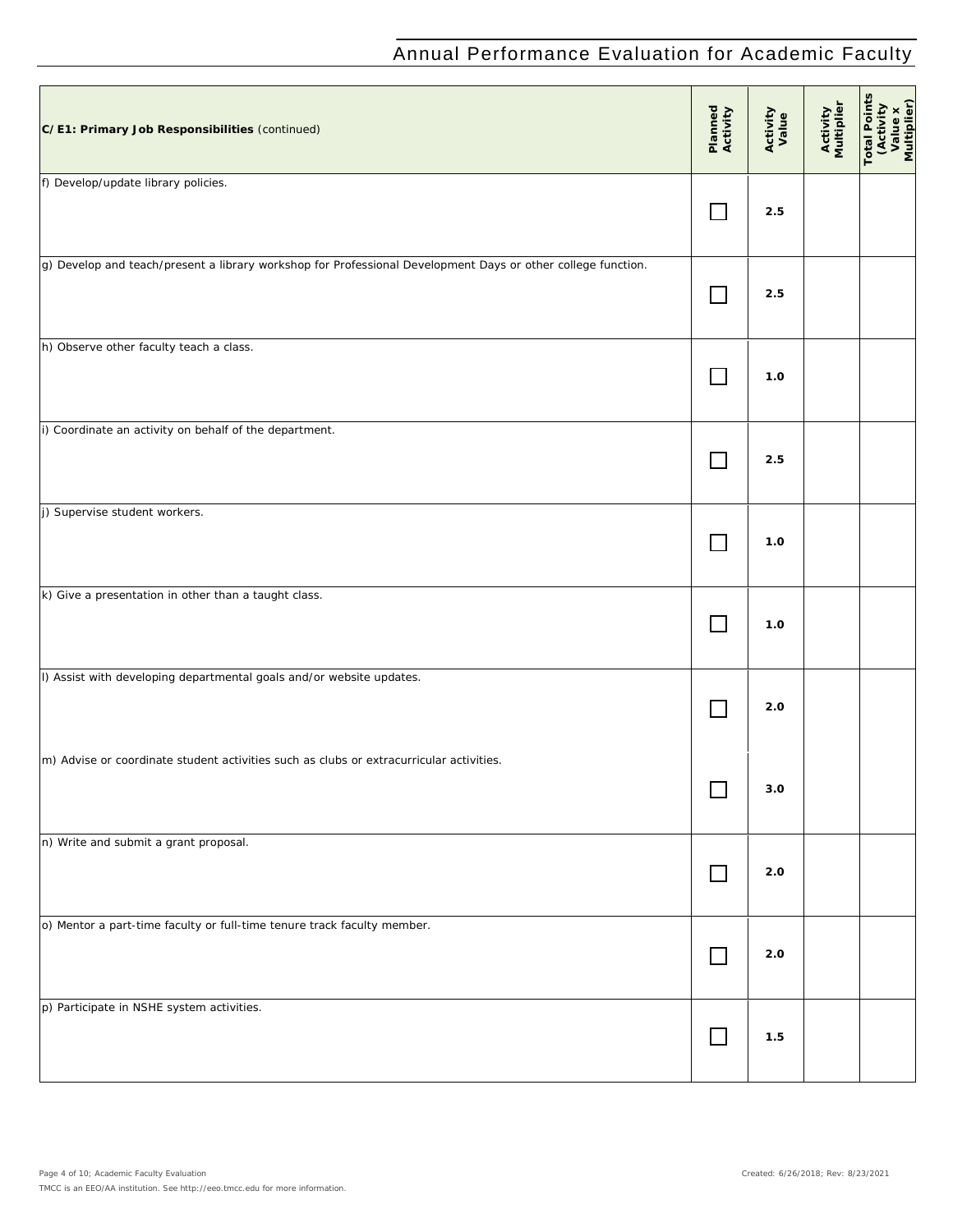| C/E1: Primary Job Responsibilities (continued)                                                                                                               | Planned<br>Activity | Activity<br>Value | Activity<br>Multiplier        | <b>Total Points</b><br>(Activity<br>Value x<br>Multiplier)  |
|--------------------------------------------------------------------------------------------------------------------------------------------------------------|---------------------|-------------------|-------------------------------|-------------------------------------------------------------|
| q) Participate in K-16 activities.                                                                                                                           |                     | 1.5               |                               |                                                             |
| r) Participate in student retention efforts.                                                                                                                 | $\mathbf{I}$        | 1.0               |                               |                                                             |
| s) Other activities as agreed upon with dean/director/chair.                                                                                                 |                     | $1.0 - 3.0$       |                               |                                                             |
| C/E2: College/Appropriate Community Service                                                                                                                  | Planned<br>Activity | Activity<br>Value | <b>Activity</b><br>Multiplier | <b>Total Points</b><br>(Activity)<br>Value x<br>Multiplier) |
| a) In addition to S5 from "Satisfactory": Actively participate on another College standing committee created by<br>administration/department/Faculty Senate. | $\Box$              | 1.5               |                               |                                                             |
| b) Actively participate as a Faculty Senator.                                                                                                                |                     | 1.0               |                               |                                                             |
| c) Actively participate in student recruitment and/or organizations.                                                                                         |                     | 1.5               |                               |                                                             |
| d) Actively participate as a member of a faculty probationary committee.                                                                                     |                     | 1.5               |                               |                                                             |
| e) Significant NSHE system involvement in College-related issues.                                                                                            | $\Box$              | 1.5               |                               |                                                             |
| f) Serve in a compensated or non-compensated senate position within the College (e.g. chair of senate committee,<br>senate chair or chair-elect, etc.).      | $\Box$              | 2.0               |                               |                                                             |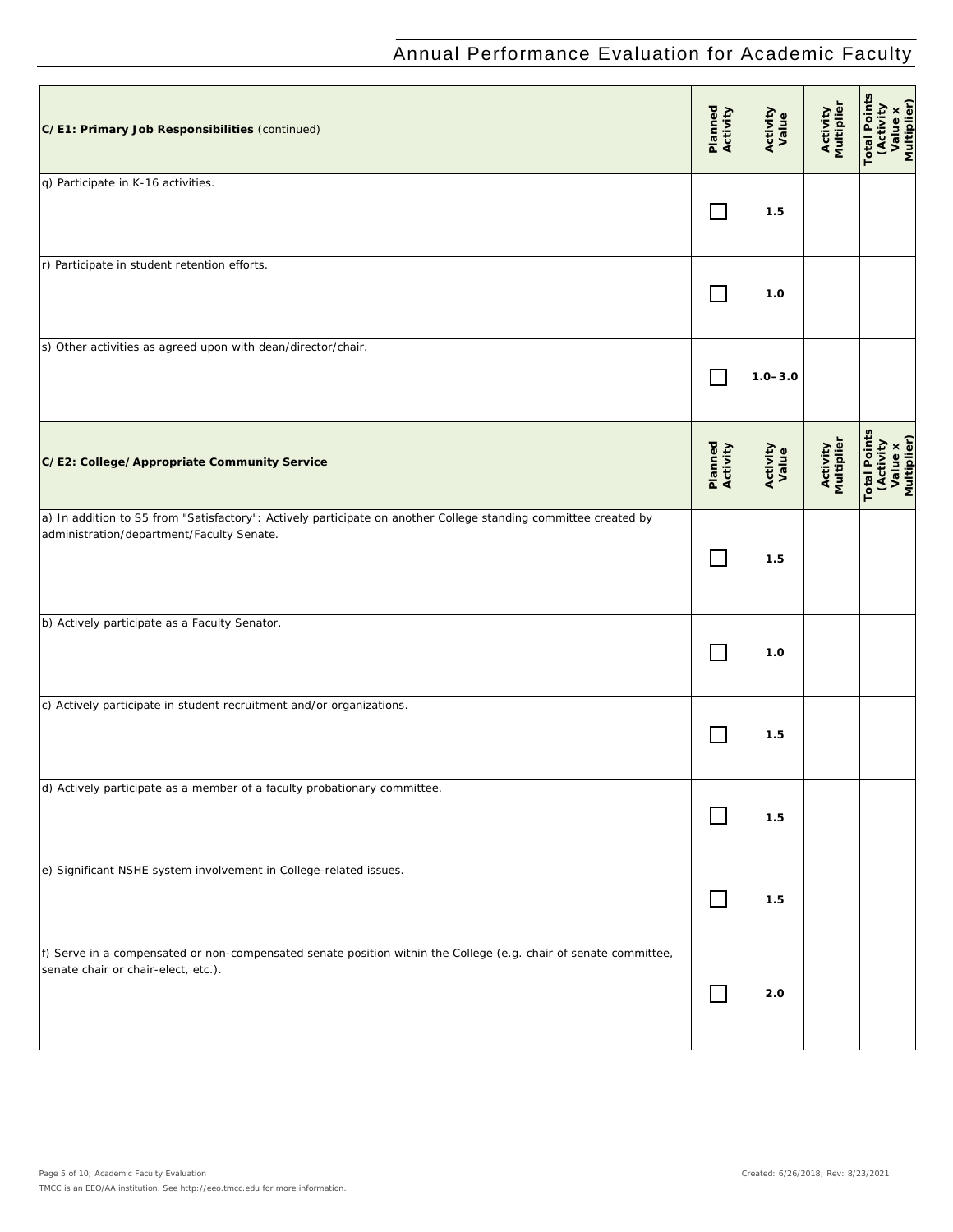| C/E2: College/Appropriate Community Service (continued)                           | Planned<br>Activity         | Activity<br>Value | Activity<br>Multiplier | Total Points<br>(Activity<br>Value x<br>Multiplier) |
|-----------------------------------------------------------------------------------|-----------------------------|-------------------|------------------------|-----------------------------------------------------|
| g) Chair a department committee.                                                  | $\vert \ \ \vert$           | 2.0               |                        |                                                     |
| h) Chair a program/unit review self-study committee.                              | $\Box$                      | 2.0               |                        |                                                     |
| i) Significant involvement in accreditation.                                      | $\Box$                      | $2.0\,$           |                        |                                                     |
| j) Chair or serve on an additional screening committee.                           | $\mathbb{R}^n$              | 2.0               |                        |                                                     |
| k) Chair a faculty probationary committee.                                        | $\mathcal{L}_{\mathcal{A}}$ | 2.0               |                        |                                                     |
| I) Participate in college panel discussions.                                      | $\Box$                      | 2.0               |                        |                                                     |
| m) Non-compensated chair position on community or government board or commission. | $\Box$                      | 2.0               |                        |                                                     |
| n) Collaborate with teaching faculty (such as in learning communities, etc.).     | ─                           | 2.0               |                        |                                                     |
| o) Participate in Planning Council or Planning Council sub-committee.             | $\Box$                      | 1.0               |                        |                                                     |
| p) Conduct on-campus training for faculty, staff or students.                     | $\Box$                      | 3.0               |                        |                                                     |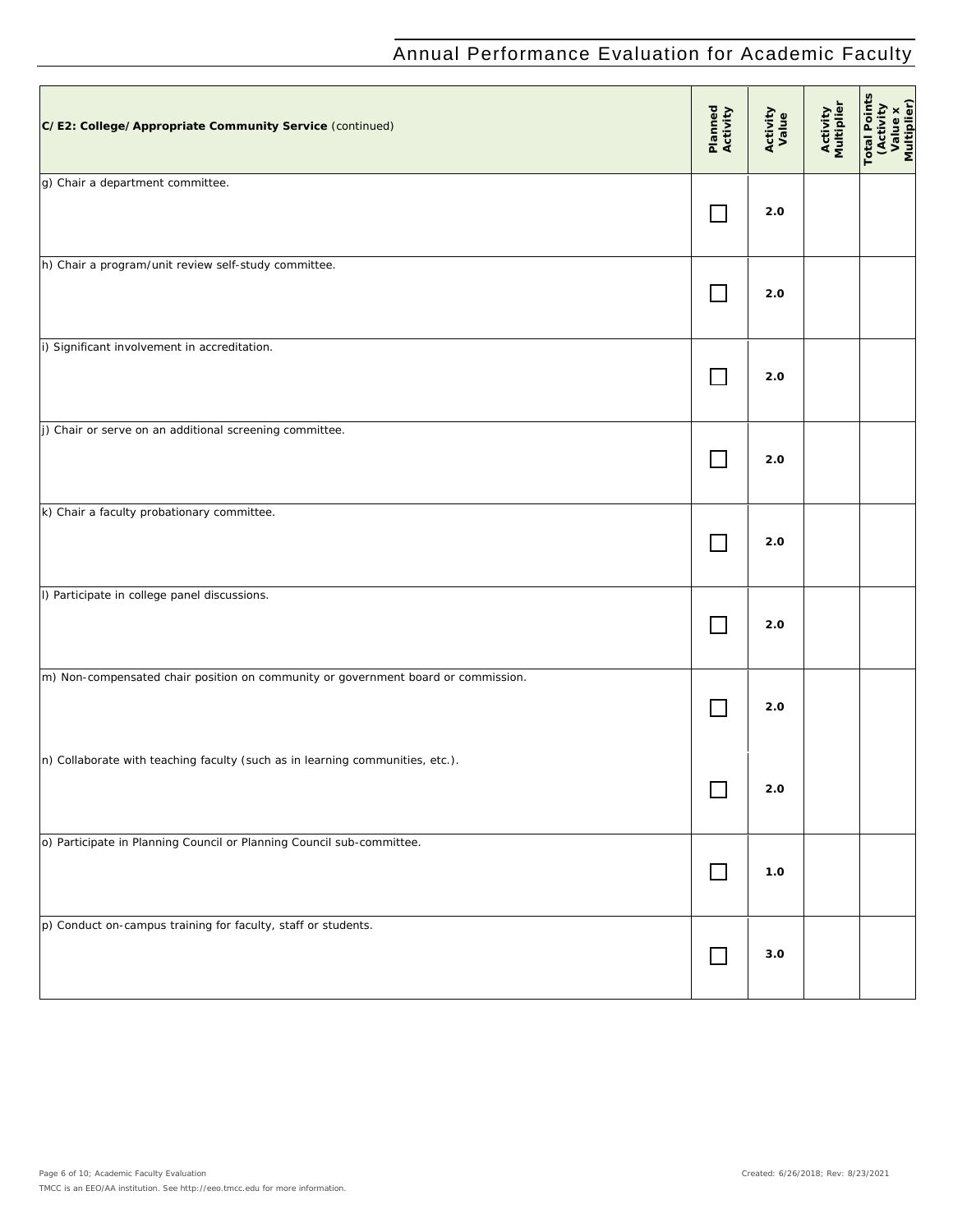| C/E2: College/Appropriate Community Service (continued)                                                                                                        | Planned<br>Activity | Activity<br>Value | Activity<br>Multiplier        | <b>Total Points</b><br>(Activity<br>Value x<br>Multiplier) |
|----------------------------------------------------------------------------------------------------------------------------------------------------------------|---------------------|-------------------|-------------------------------|------------------------------------------------------------|
| q) Actively serve on or participate in community advisory boards, government boards, school boards and other<br>boards as approved by the chair/dean/director. |                     | 2.5               |                               |                                                            |
| r) Service to/on community advisory boards, government boards, school boards, and other boards as approved by<br>the chair/dean/director.                      |                     | 2.0               |                               |                                                            |
| s) Develop significant community contacts to promote a program or advance College goals.                                                                       |                     | 2.0               |                               |                                                            |
| t) Serve on a PUR self-study committee outside of your discipline.                                                                                             |                     | 1.0               |                               |                                                            |
| u) Apply for external funding, be a PI on a grant or collaborate on a grant proposal                                                                           |                     | 2.0               |                               |                                                            |
| v) Write and obtain extra-institutional competitive grants.                                                                                                    |                     | 2.5               |                               |                                                            |
| w) As appropriate, participate in Program Unit Review (PUR) as outlined in the PUR approved cycle.                                                             |                     | 1.5               |                               |                                                            |
| x) Perform other activities as agreed upon with chair/dean/director.                                                                                           |                     | $1.0 - 3.0$       |                               |                                                            |
| C/E3: Faculty Professional Development                                                                                                                         | Planned<br>Activity | Activity<br>Value | <b>Activity</b><br>Multiplier | <b>Total Points</b><br>(Activity<br>Value x<br>Multiplier) |
| a) Maintain membership in a local, regional or national organization related to your discipline.                                                               |                     | 1.0               |                               |                                                            |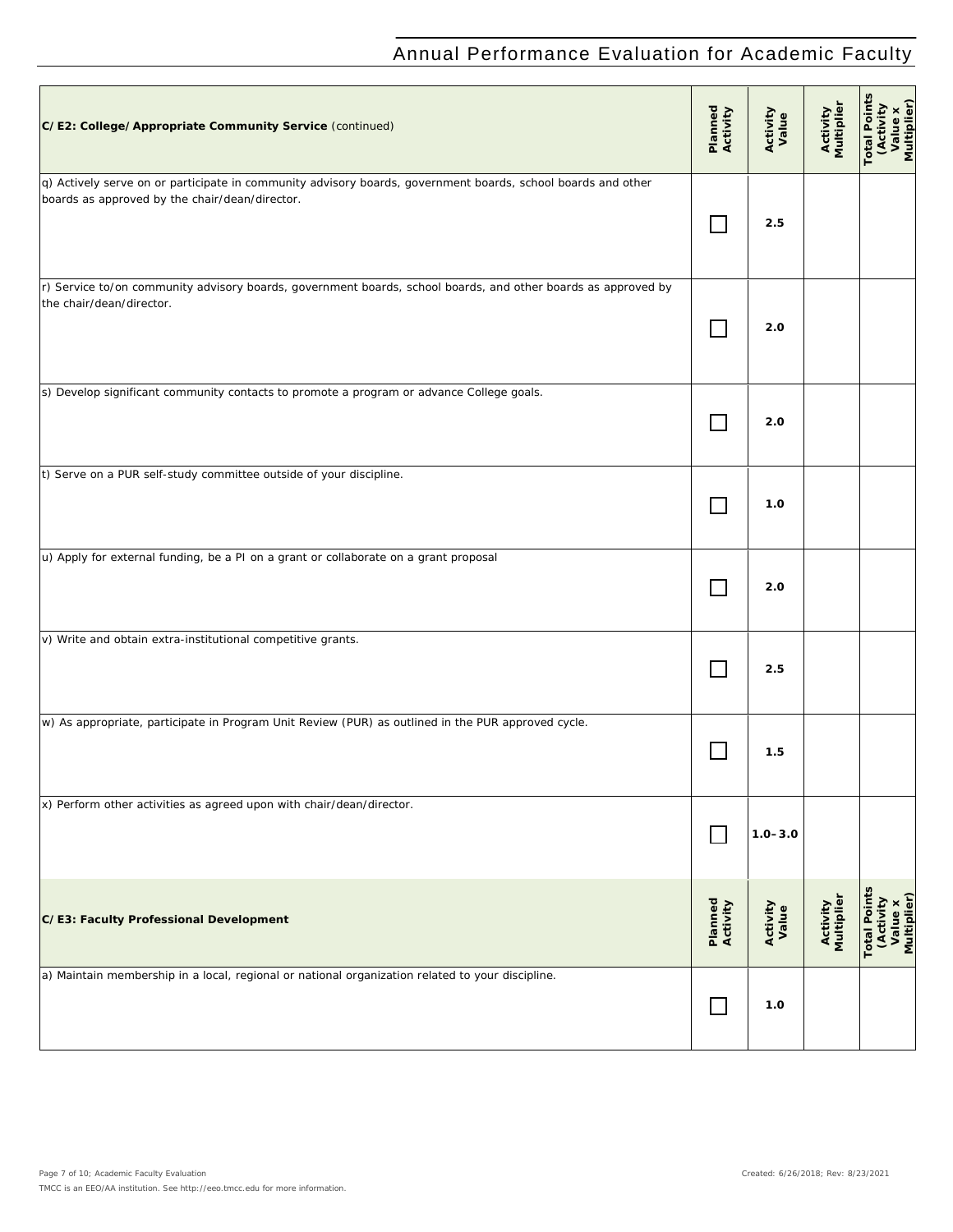| C/E3: Faculty Professional Development (continued)                                                                                             | Planned<br>Activity | Activity<br>Value | Activity<br>Multiplier | Total Points<br>(Activity<br>Value x<br>Multiplier) |
|------------------------------------------------------------------------------------------------------------------------------------------------|---------------------|-------------------|------------------------|-----------------------------------------------------|
| b) In addition to S7a from "Satisfactory": attend a conference or professional development seminar/workshop.                                   | $\mathbb{R}^n$      | 1.5               |                        |                                                     |
| c) Participate in a professional organization by presenting or holding office in that organization.                                            |                     | 2.0               |                        |                                                     |
| d) Publish professional material, such as a book.                                                                                              |                     | 2.5               |                        |                                                     |
| e) Publish professional material, such as a peer-reviewed article.                                                                             |                     | 3.0               |                        |                                                     |
| f) Publish an article, or present other discipline-related material in a conference, workshop or forum.                                        |                     | 2.0               |                        |                                                     |
| g) Maintain currency in your professional field other than by teaching or attending conferences (e.g., research,<br>publishing, and training). |                     | 2.0               |                        |                                                     |
| h) Upgrade academic/teaching preparation through formal or approved coursework.                                                                |                     | 1.5               |                        |                                                     |
| i) Serve on a conference planning committee for a professional conference.                                                                     |                     | 2.5               |                        |                                                     |
| j) Other activities as agreed upon with chair/dean/director.                                                                                   | $\sim$ 1            | $1.0 - 3.0$       |                        |                                                     |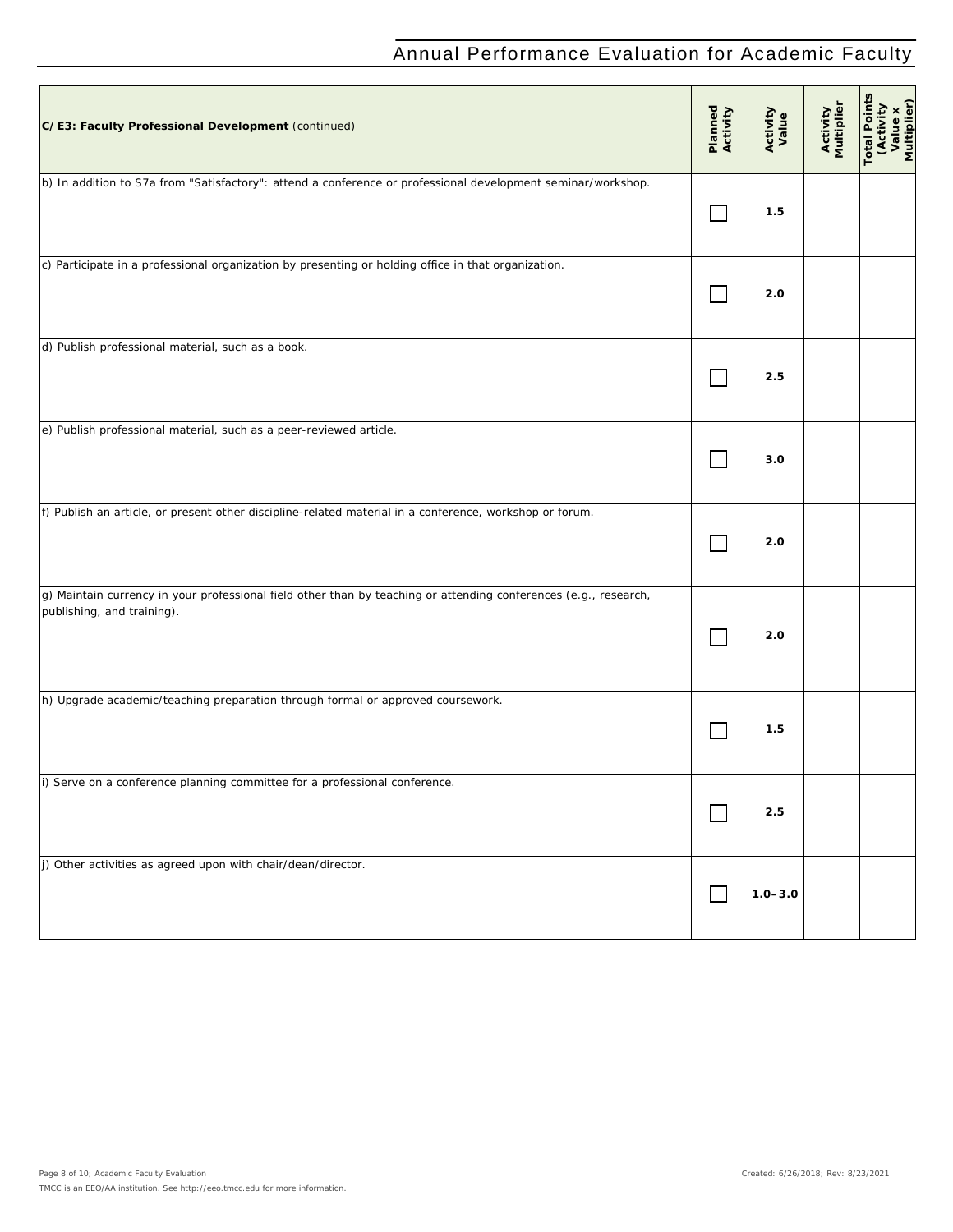#### **FACULTY MEMBER'S COMMENTS:**

*Use this area to expand on activities performed, or to address other goals achieved.*

### **ANNUAL PLAN APPROVAL /SIGNATURES**

| Employee and director have reviewed and agreed to the Annual Plan |      |
|-------------------------------------------------------------------|------|
| Employee's Signature                                              | Date |
|                                                                   |      |
| Supervisor's Signature                                            | Date |
|                                                                   |      |

### **PERFORMANCE SCORING**

| <b>Satisfactory Requirements</b>                                           |                               |
|----------------------------------------------------------------------------|-------------------------------|
| Satisfactory requirement met:     Yes     No<br>Total Satisfactory S1-S7 = |                               |
| C/E1-C/E3 Commendable/Excellent Requirements                               |                               |
| $\vert$ Total from C/E1 =<br>Total from $C/E2 =$<br>Total from $C/E3 =$    | Total Commendable/Excellent = |

### **PERFORMANCE RATING ACHIEVED**

| Unsatisfactory | <b>Satisfactory</b> | Commendable | Commendable 2 | <b>Excellent</b> | $\mathsf{\lceil}$ xcellent. |
|----------------|---------------------|-------------|---------------|------------------|-----------------------------|
|                |                     |             |               |                  |                             |